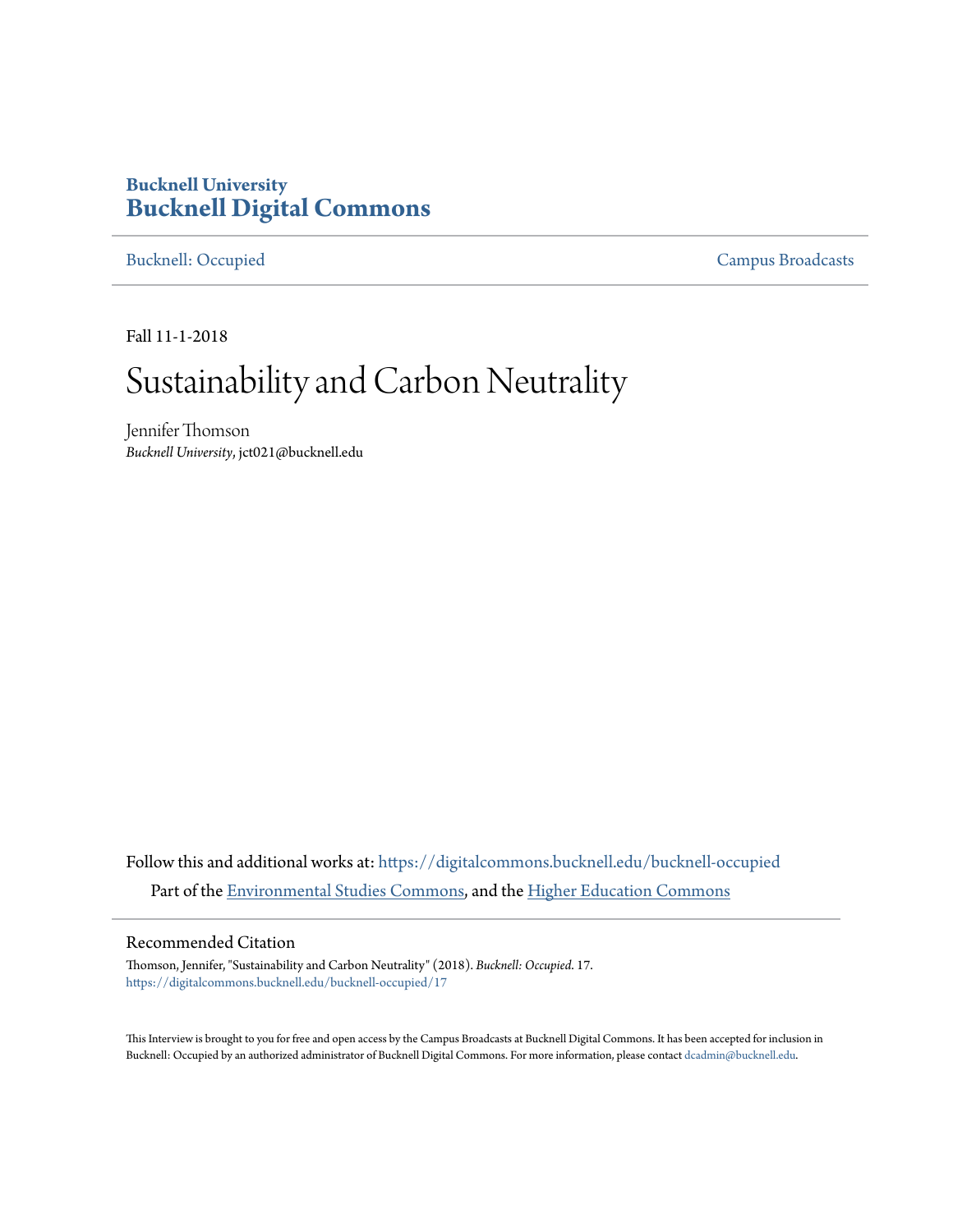**Bucknell: Occupied Copyright 2018, WVBU Bucknell Jennifer Thomson, interviewer (JT) Amanda Wooden, interviewee (AW) Anonymous, interviewee (Anon)**

#### **2018-11-01 00:56:11**

[NB: The first thirty minutes is a call-in interview with Amanda Wooden. The audio quality is extremely poor, attempts to reduce noise and amplify the recording were not successful.]

JT: Good evening and welcome to Bucknell: Occupied here on 90.5 WVBU. Lewisburg. Thanks for tuning in tonight. Tonight we are having a conversation about all things sustainability here on the Bucknell campus. We'll be talking about the IPCC report which was recently released. We'll also be talking about sustainability historically here on campus as well as present-day issues. In the studio, I will be joined remotely by a favorite guest of this program--Amanda Wooden. Who should be calling in and joining us momentarily [RING] Again, calling us right here, our resident expert. Welcome to the program, are you there Amanda?

AW: [POOR AUDIO QUALITY] Yes, I'm here [INAUDIBLE]

JT: Thanks for joining us. I appreciate you taking time out of your schedule to be with us remotely here in studio.

#### AW: [INAUDIBLE]

JT: So Amanda when I gave the introduction to this particular program, I was talking about how in fact you've been a favorite guest of this program. I think you been on three or four times talking about sustainability and environmental issues both here on the Bucknell campus and then more globally. So today we're gonna talk about sustainability here at Bucknell, but putting it in this new and more anxiety provoking context of the recently released IPCC report on climate change. So I'm wondering if we can start our conversation there, and if I can ask you to give our listeners a bit of a recap of that report and the stakes that it laid out, right.

AW: [INAUDIBLE, Amanda discusses the recently released IPCC report and the warning about extreme weather events. May possibly be heard at top volume or with file manipulation.]

JT: Right.

AW: [INAUDIBLE]

JT: MmHm.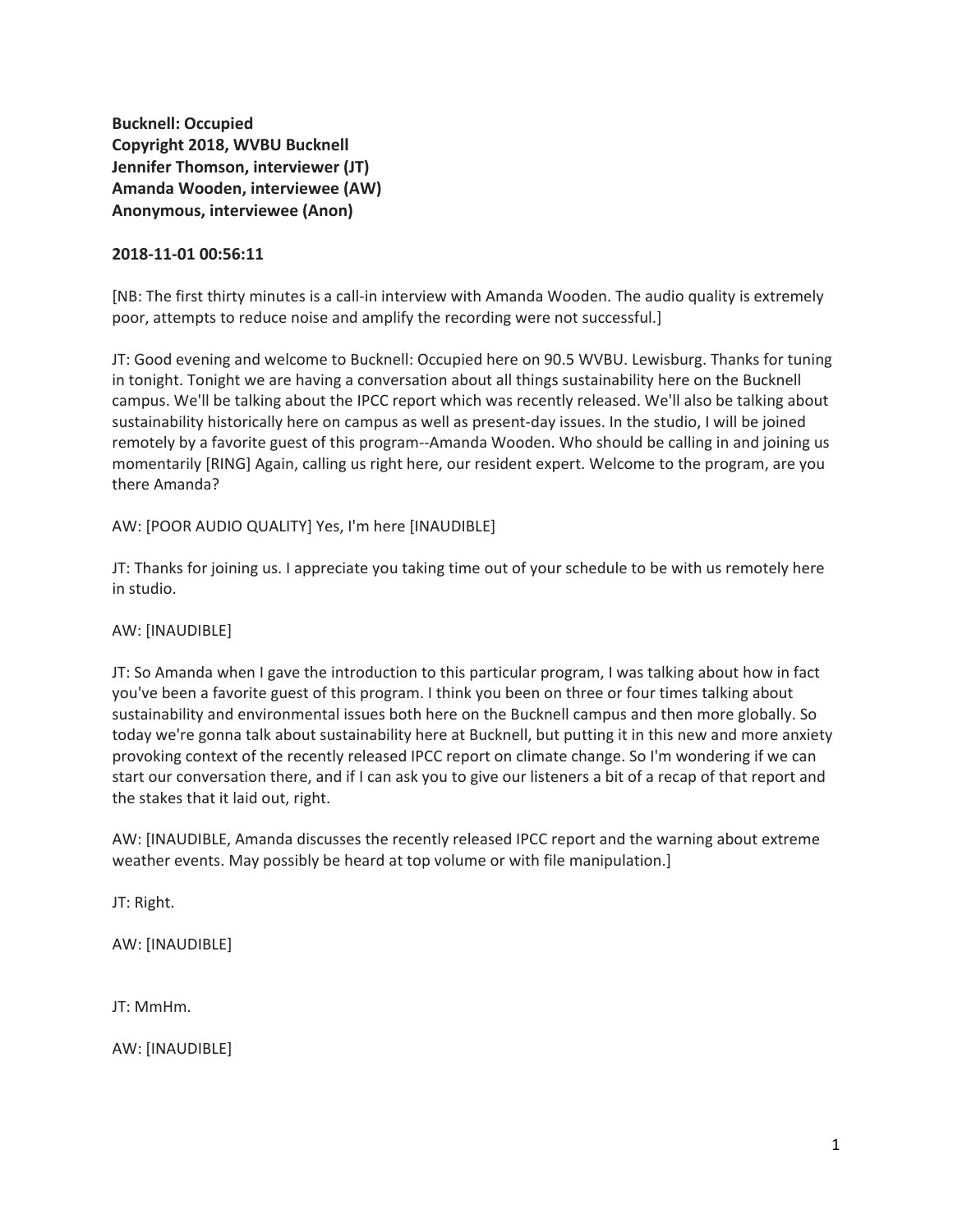JT: MmHm.

AW: [INAUDIBLE]

JT: MmHm.

AW: [INAUDIBLE]

JT: So just even putting this in the framework of the United States, how likely is it that the United States is going to be able to meet the kind of cuts necessary to limit warming to 1.5°?

AW: [INAUDIBLE]

JT: [LAUGHS] Right

AW: [INAUDIBLE]

JT: And...

AW: [INAUDIBLE]

JT: MmHm.

AW: [INAUDIBLE]

JT: MmHm. And I mean, one of the things that the IPCC report really brought out in addition to all of the information you're sharing with us is just how erratic these changes actually are, right. It's not as though there's some such thing as linear climate change, which will seem to think at one point right. It's the increase in completely random and seemingly unpredictable events right?

AW: [INAUDIBLE]

JT: MmHm.

AW: [INAUDIBLE]

JT: Right.

AW: [INAUDIBLE]

JT: MmHm.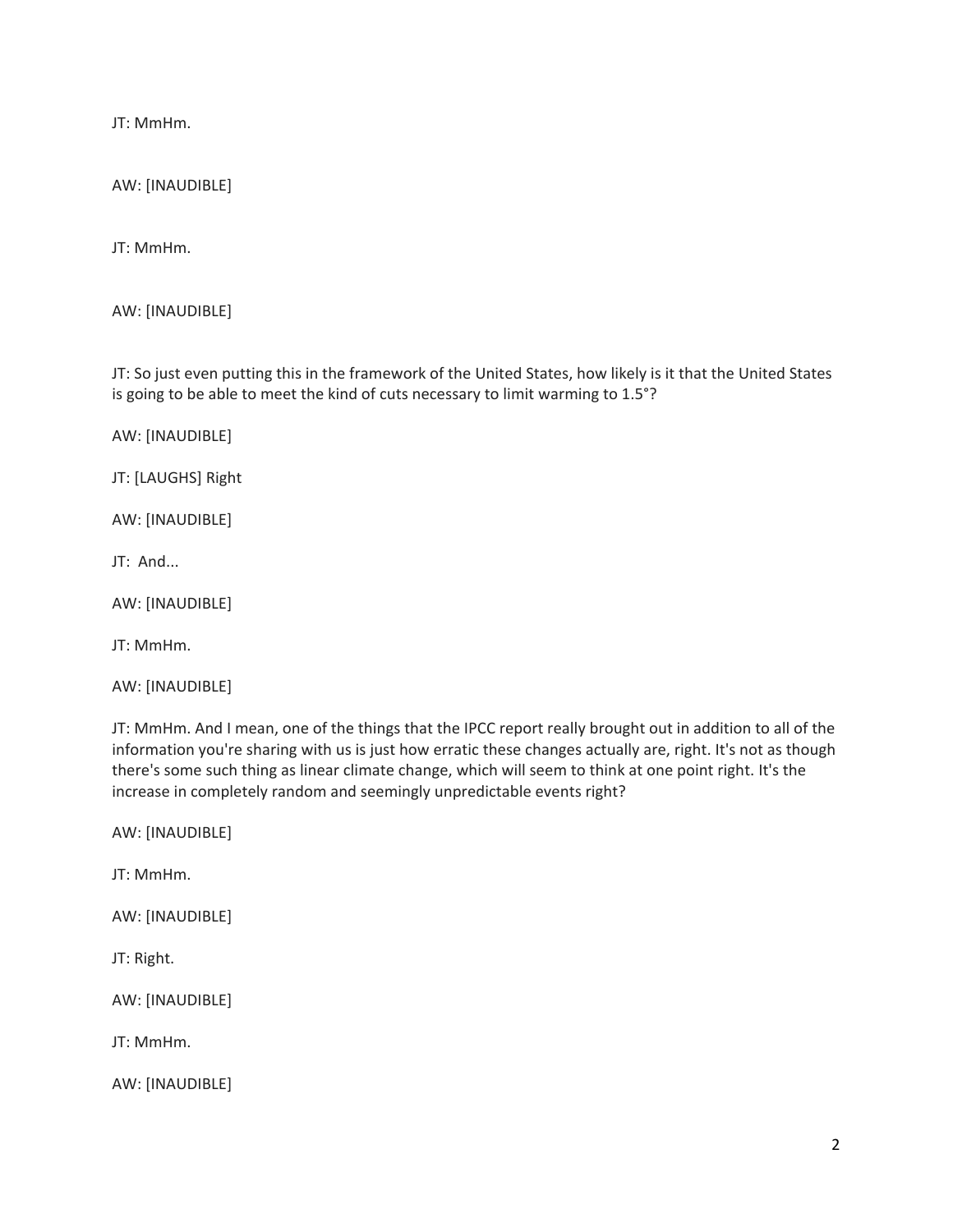JT: No you didn't. You did answer my question. What I was trying to do was sketch out how extreme this present and future reality is likely to be.

AW: [INAUDIBLE]

JT: Yeah.

AW: [INAUDIBLE]

JT: MmHm.

AW: [INAUDIBLE]

JT: Yeah.

AW: [INAUDIBLE]

JT: MmHm.

AW: [INAUDIBLE]

JT: Wow.

AW: [INAUDIBLE]

JT: Yeah.

AW: [INAUDIBLE]

JT: Right. So I mean, I like how you said that Amanda because it really is a good way to transition into one of the more local context for this conversation, which is the campus of Bucknell University. So you had quite a bit of experience here, both as a professor, but also as a real advocate for environmental change on campus. So I'm wondering, can you talk to people who might be more recent to the campus or more recent to the show about Bucknell's particular commitments, both historically and in the present to sustainability?

AW: [INAUDIBLE, Amanda provides a brief chronology of sustainability related events on the Bucknell campus for the past decade. May possibly be heard at top volume or with file manipulation. Topics mentioned -- building, divestment, carbon neutrality, reductions, teaching students, "sustainability working group," University climate commitment, construction, petition, fossil fuels.]

JT: MmHm.

AW: [INAUDIBLE]

JT: OK.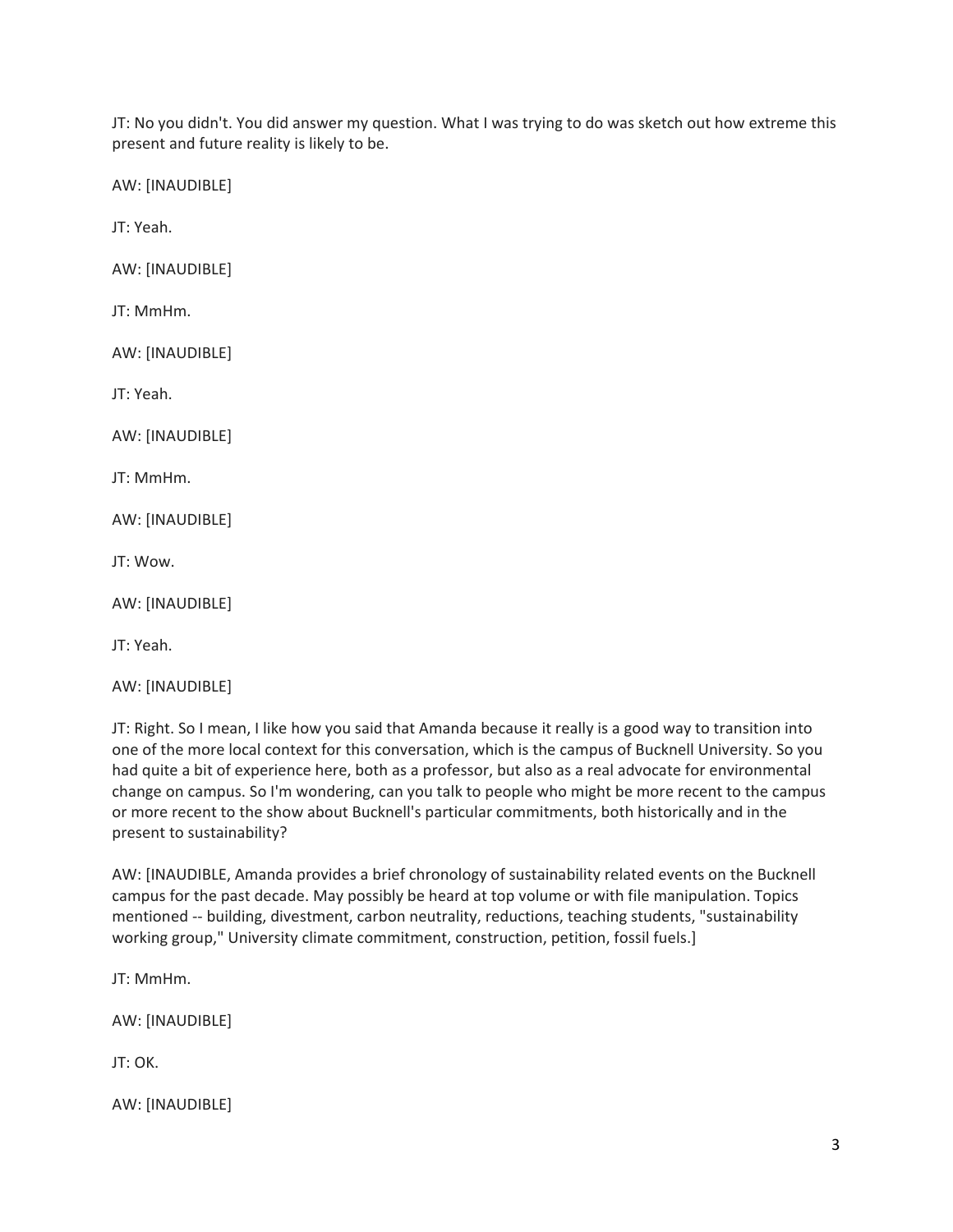JT: MmHm.

AW: [INAUDIBLE]

JT: MmHm.

AW: [INAUDIBLE]

JT: Right.

AW: [INAUDIBLE]

JT: Right.

AW: [INAUDIBLE]

JT: OK.

AW: [INAUDIBLE]

JT: [LAUGHS] No that's fine, I'll just interject briefly in case anybody is tuned in over the last 20 minutes. We're talking here on Bucknell: Occupied with Amanda Wooden about both the IPCC climate report as well as sustainability issues and climate commitments here at the University. You're tuned into 90.5 WVBU Lewisburg. So yeah, take us back to 2012, please.

AW: [INAUDIBLE]

JT: MmHm.

AW: [INAUDIBLE]

JT: MmHm.

AW: [INAUDIBLE]

JT: No, it was not.

AW: [INAUDIBLE]

JT: MmHm.

AW: [INAUDIBLE]

JT: MmHm.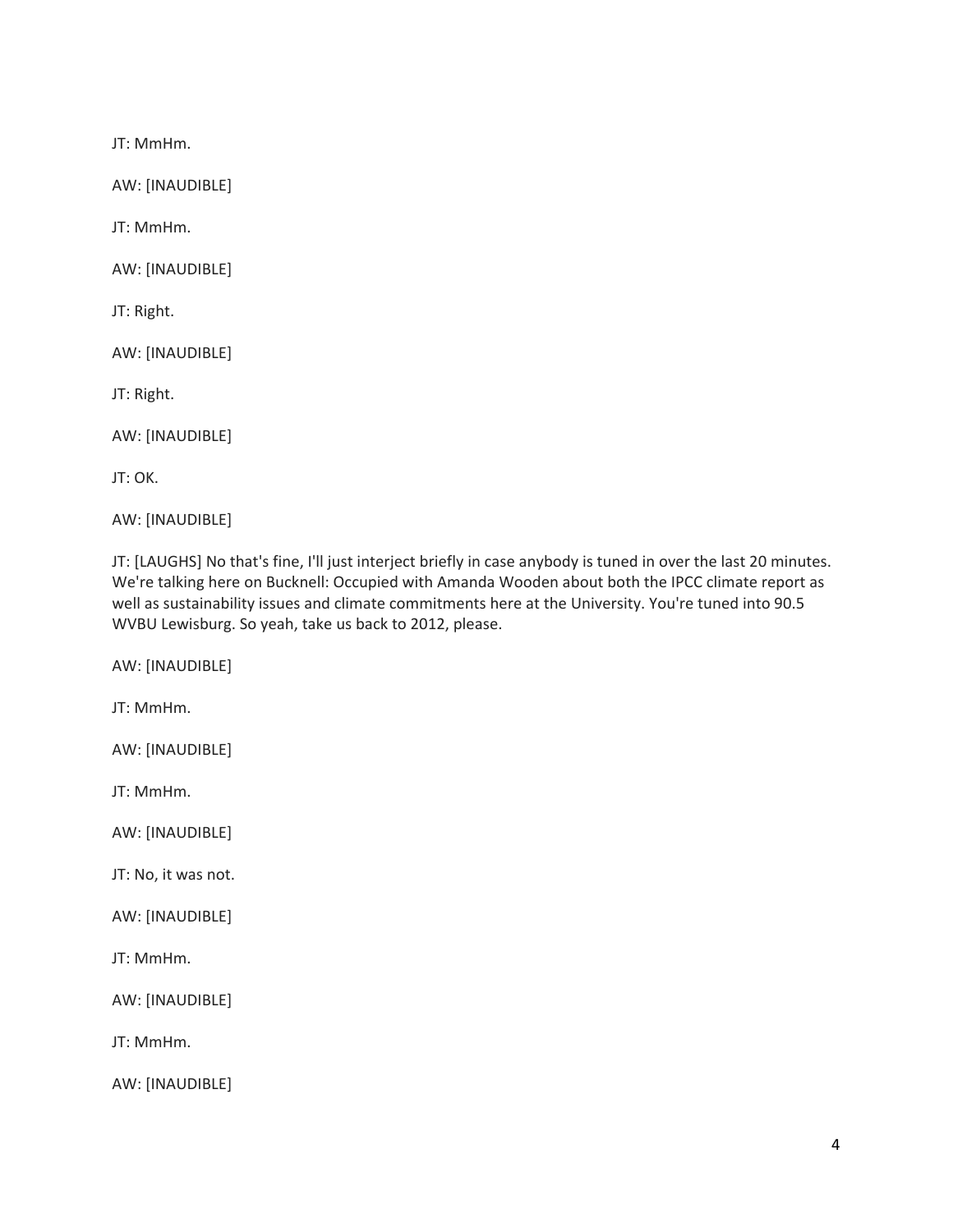JT: Right and how did that go?

AW: [INAUDIBLE]

JT: Aaah.

AW: [INAUDIBLE]

JT: Right.

AW: [INAUDIBLE]

JT: MmHm.

AW: [INAUDIBLE]

JT: So you're saying that... you're saying that all of these changes don't necessarily require the kind of gigantic financial commitment that administrators sometimes speak of?

AW: [INAUDIBLE]

JT: Hmm.

AW: [INAUDIBLE]

JT: MmHm.

AW: [INAUDIBLE]

JT: Right.

AW: [INAUDIBLE]

JT: MmHm.

AW: [INAUDIBLE]

JT: MmHm.

AW: [INAUDIBLE]

JT: So Amanda, I know you you've got some limited time so I don't wanted take up too much of your time, but I'm wondering if you could just talk to us just for a few minutes on your thoughts about the relationship between the institution's priorities and its responsiveness to faculty, staff and student input and dissent?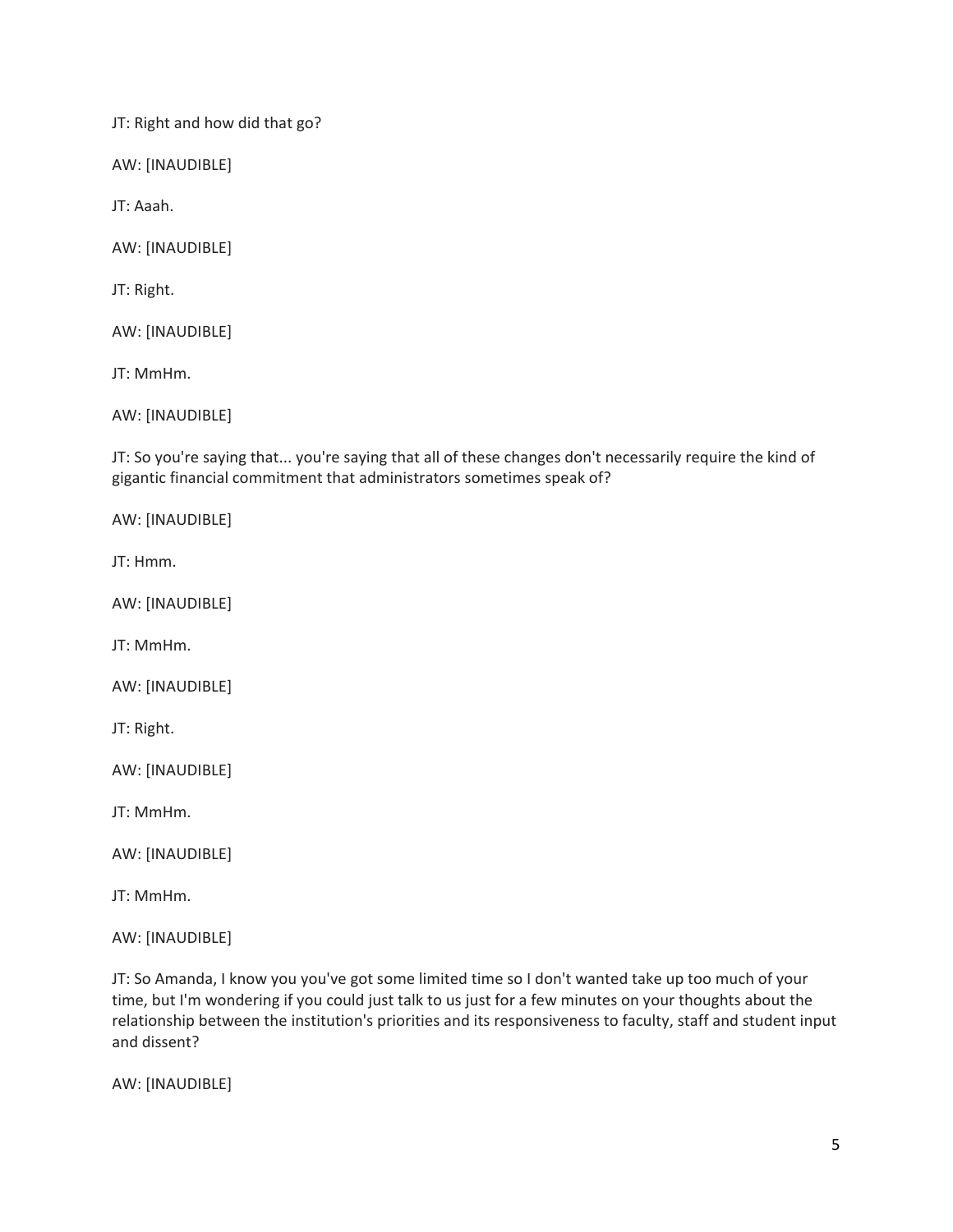JT: Yeah.

AW: [INAUDIBLE]

JT: Right.

AW: [INAUDIBLE]

JT: MmHm.

AW: [INAUDIBLE]

JT: MmHm.

AW: [INAUDIBLE]

JT: MmHm.

AW: [INAUDIBLE]

JT: Yeah.

AW: [INAUDIBLE]

JT: All right, well, Amanda, I want to thank you very much for coming on the show. I have a second guest joining me tonight who's going to be able to dissect the sustainability forum that happened yesterday in quite a bit of detail, but I really appreciate you spending this half-hour with us.

AW: [INAUDIBLE]

JT: Okay take care, bye.

[INTERLUDE]

JT: Welcome back. You are tuned into Bucknell: Occupied here on 90.5 WVBU Lewisburg tonight is our sustainability conversation. Those of you who have been with us since the start of the show, you heard Amanda Wooden on talking about the recent IPCC report and the real necessity for Bucknell and all institutions to shift course rapidly and immediately. For the second half of the hour, I am joined in the studio by an awesome guest who is here to talk to us very specifically about yesterday's sustainability forum as well as thoughts on our campus's commitment to carbon neutrality by 2030. So welcome to the studio.

Anon: Thank you.

JT: So first I know you were at the sustainability forum. I'm wondering if you could talk a little bit about the capacity in which you were there and then and then take listeners through some of the things that you noticed.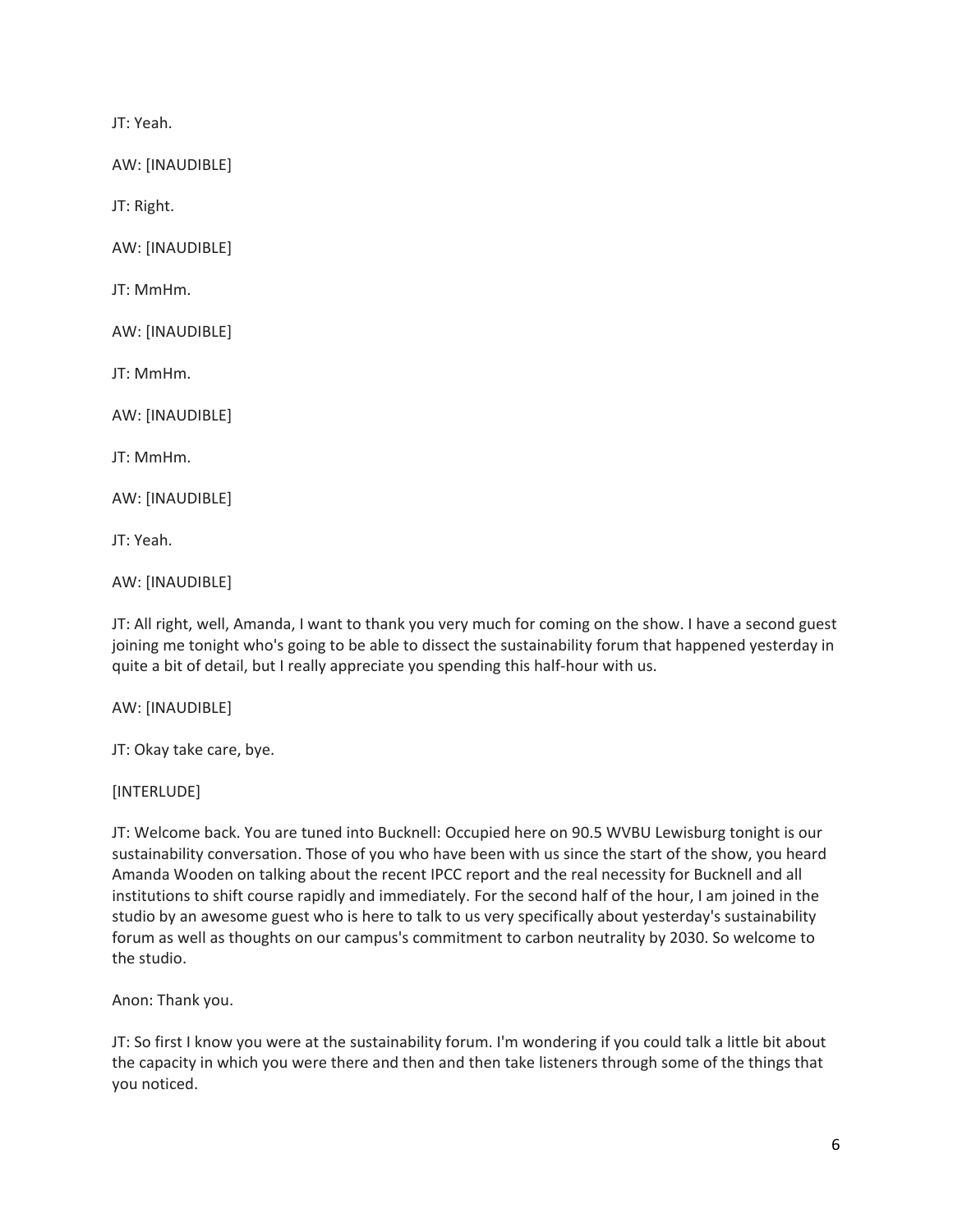Anon: Yeah, so I think just to start out, I want to quickly follow up on what Amanda was saying and to say that to call it an actual forum is a bit disingenuous.

JT: Hmm.

Anon: I think presentation will be a more appropriate word for what actually happened. But it's... yeah... so maybe I can tell you a little bit about... so I was there amongst sort of a whole bunch of other people who were also there holding up a few signs, which essentially were just asking simple questions of the process. Which should have been asked early on and apparently were not or are not or that there's no space for that. But essentially an audience member observing the proceedings right from the beginning almost until the end.

JT: Now you mentioned these signs that people were holding what did these signs say?

Anon: So there were about ten or twelve of these signs. Most of them said things like "Divest Now," "Zero Carbon Bucknell Now," there was something about rebuilding, something about new construction not being sustainable, and so on and so forth.

JT: Hmm.

Anon: And they were scattered about the room to an extent.

JT: OK.

Anon: So, so going back again to this idea that this wasn't a forum, I think... I just... the email that was sent out about this, I think the language in that is worth paying close attention to, because it actually makes clear that this was not a forum. It says stuff like "come to learn more about you know what Bucknell is doing for sustainability." It specifically does not use words like contribute. It then says "Come to learn how to provide feedback." It does not actually say "Come to provide feedback."

JT: MmHm. MmHm.

Anon: So I think it's kind of interesting and almost a little surreal that the language is so meta that they're talking about the thing that they're talking about on some level. But there was a fairly large audience, and I think that it was large enough that they had to actually move rooms to the Forum in the LC. There was a very short, quick nod made to the fact that there were signs in the room, but then the presentation proceeded just as planned.

JT: MmHm. You know you talked about the invitation, inviting people to come and learn what what was it that audience members were taught?

Anon: So I think largely it was about Bucknell's quote unquote sustainability efforts in the past.

JT: MmHm.

Anon: And a sense of what might be coming looking ahead. So the email, of course, said they would present a plan for sustainability, but again, I don't think there was actually a plan presented in that there were no specifics, there were no deadlines mentioned, there were no quantitative aspects mentioned at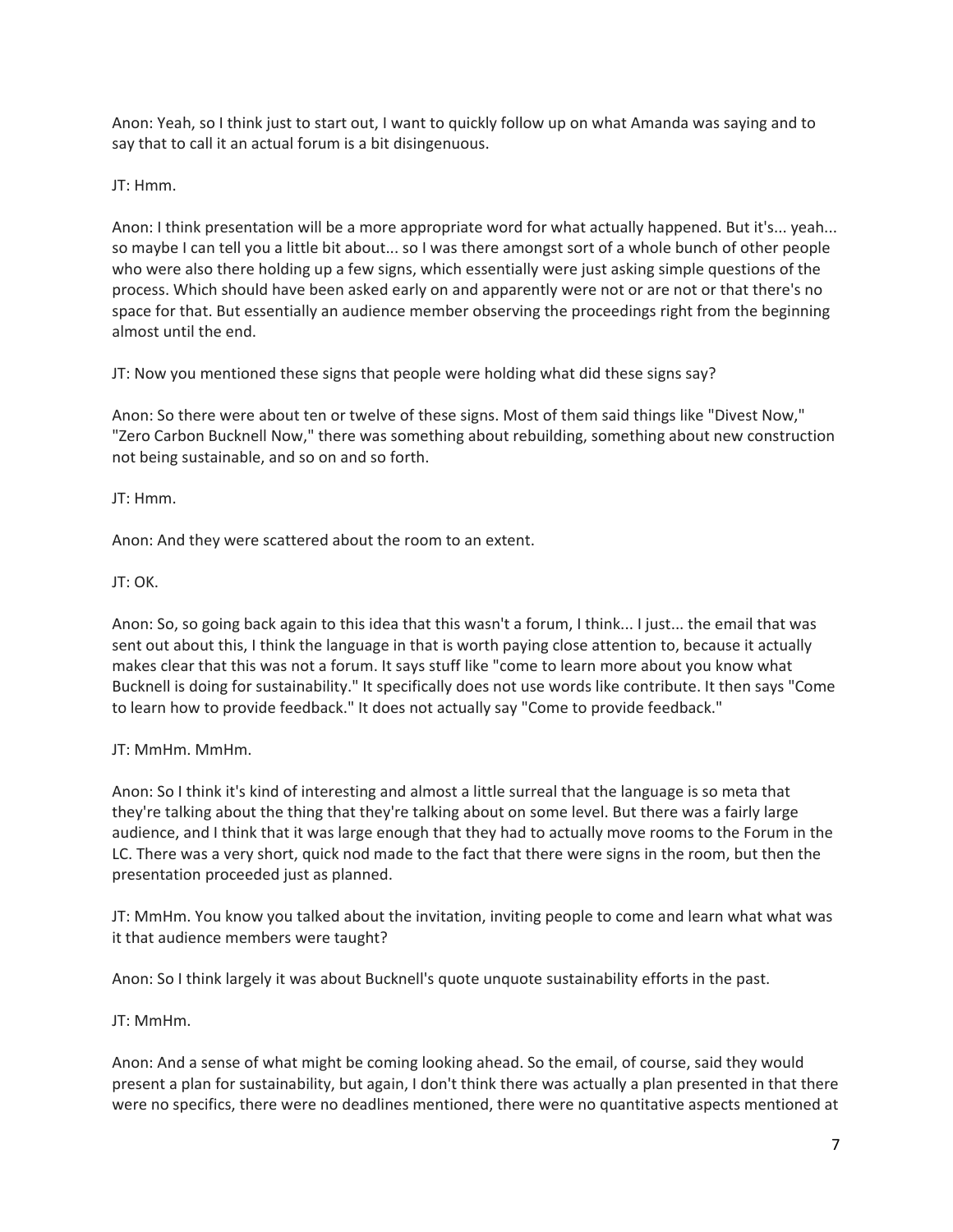all. So to give you an example of some of the things that were mentioned -- there were things about having added new signage to recycling bins on campus and that evidently was one of the last year projects that was for some reason in collaboration with the power... a private power company in Pennsylvania, which I found a little astonishing. There were words mentioned on achieving many of the 200 goals on sustainability. I actually did some extensive looking around, but I could not find these 200 goals were.

# JT: Hmm.

Anon: So it's hard to actually say whether these were substantial goals, were they really tiny little things like, you know, getting rid of plastic straws or something like that. And how these were counted and so on. Again there was something mentioned on composting, carbon neutrality, so, so all the words were there, so I think if you just sort of paid cursory attention you might come out with the impression that there's a lot going on,

# JT: MmHm.

Anon: But if you actually looked for details there was really nothing.

JT: So when Amanda was on before giving kind of a historical narrative about what's happened campus, she focused on two major issues. One being new buildings here on campus and the second issue being that of our investment portfolio. So I'm wondering to what extent did those two issues come up, in yesterday's presentation?

Anon: I think the investment portfolio didn't really come up and if it did it came up in the sense that, you know, we have limited resources, especially when someone brought up the question of solar power on campus. I think the largest argument was that it is still too expensive to bring on board, and I can say a little bit about that in a second. I actually caught some numbers about that...

# JT: Sure.

Anon: Buildings they were largely presented as a given. That indeed there are these buildings, now lets talk about the sustainability features of these buildings.

# JT: MmHm. MmHm.

Anon: Again as Amanda was saying, these are LEED certified. LEED itself has come under a lot of criticism even from rather mainstream and technocratic media like New York Times and NPR. And so you can imagine that this is actually not something that is a particularly effective way of going about the primary goal of reducing carbon footprint. To give you a simple example, I have a little table in front of me.

# JT: OK.

Anon: Of the kind of things that most people use to get LEED credits, and how the LEED user guide actually describes those credits. So it's something like "Hire a LEED accredited professional." So 99.7% of people use this to get a LEED point, right. And LEED user guide describes it as "you can easily earn this point," right? So then it says something like "Reduce water use by 20%" and the guide says it's very doable, right. And if you look at the other end of the spectrum which are things that people really don't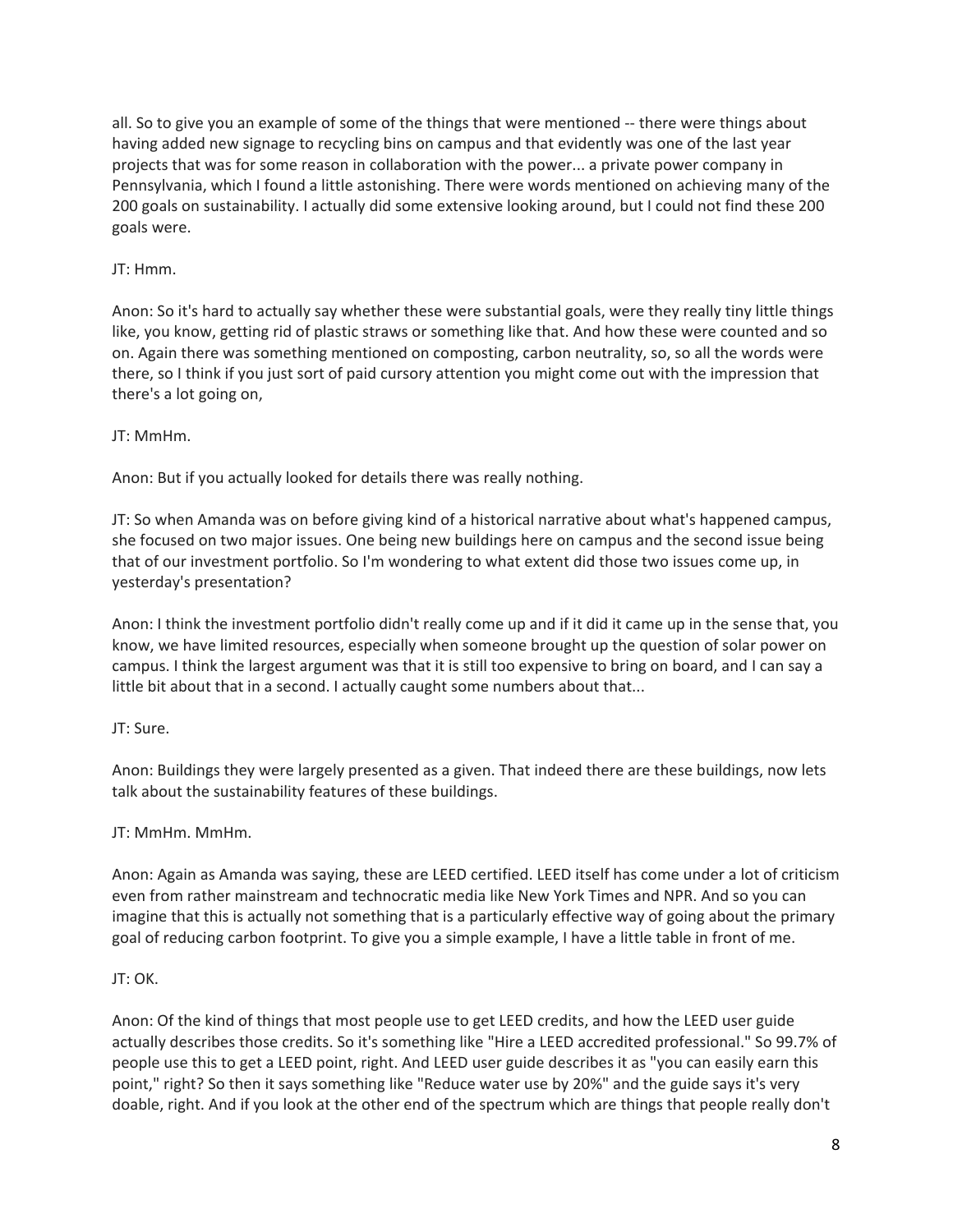do at all, it's things like "Boost energy performance by 42%" which only 10% of LEED buildings actually do.

#### JT: Hmm.

Anon: Things like "Reuse existing building elements," which only 5% do and the LEED guide description of this is "can be labor intensive." So there is very clear delineation in the guide of what you should do to get those credits,

#### JT: MmHm.

Anon: And what you shouldn't do. And interesting enough, you would expect that the primary goal is to reduce energy consumption. And that's something that is very, very low on people actually getting LEED certified buildings built. So that kind of puts in perspective how LEED actually works. I think it's a very publicity-oriented,

#### JT: Hmm.

Anon: Market-oriented solution, that doesn't necessarily address the basic issue of reducing carbon footprint. Yeah. So, right, about solar panels. I just found out that in 2011, Rutgers -- decidedly a very different institution from us -- installed 32 acres of solar paneling on one of their campuses to provide almost 10 megawatts. This is almost twice Bucknell's average power consumption during a year.

#### JT: Oh wow.

Anon: And it cost them about \$40 million in 2011. \$40 million is incidentally also the cost of Academic East. So it turns out that the money is there and I think this calls into question this whole business of how priorities are actually laid out.

JT: Yeah, that's pretty remarkable, I mean if I'm correct I think the figure that was given at the presentation yesterday was that the reason why Bucknell couldn't in fact install solar panels was because there wasn't a good seven year financial return on them.

Anon: Well, I would want to ask the question what the financial return on Academic East is.

JT: MmHm.

Anon: I'm not sure that a building actually has a financial return.

#### JT: Right.

Anon: So I think, just to sense that if the process of deciding where to put a decidedly finite set of resources was actually a public, democratic process,

#### JT: MmHm.

Anon: Then maybe the larger community would decide to instead of building a building that uses more resources, to put a solar farm on campus. That I think if you covered all the parking lots you'd probably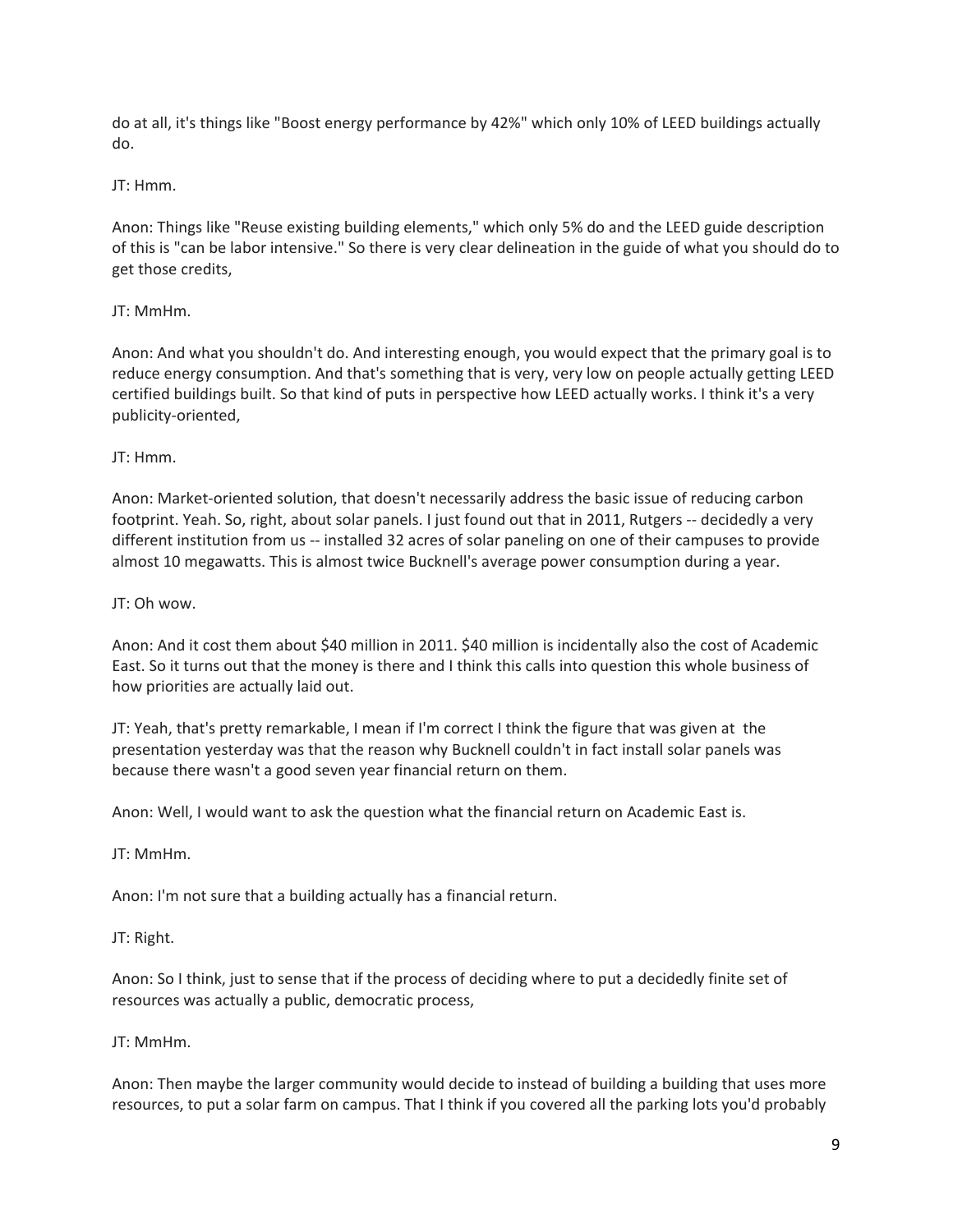get about 10-12 acres of solar paneling, which gets you about 3 megawatts of power, which is a little over half of what we consume.

JT: Yeah.

Anon: That's pretty remarkable. And costs have gone down dramatically, right. \$40 million of solar paneling in 2011 probably will cost about \$15-20 million at this point.

JT: So we really are then in the realm here of moral institutional commitment or ethical commitment.

Anon: Absolutely, absolutely, absolutely.

JT: I'm wondering if you talk just a little bit about the other piece that Amanda was very clear on, which is this issue of where our money is actually invested, right? So to what degree did either financial transparency or the prospect of divestment come up at this presentation yesterday?

Anon: It did not come up. At all.

JT: OK.

Anon: So I don't think there was anything mentioned about divestment at all. There was nothing mentioned about, you know, what the sources of money are, what's being put into what, and you know how it's partitioned. I think everything that was being done was being done as a given and the presentation was essentially to tell us how awesome everything was.

JT: MmHm.

Anon: And the Q&A was there, I think there were a lot of good questions, but they were largely sidetracked again by people who were presenting delving into the details and sort of doing this general fragmentation and obfuscation of the information. Which then you think "Oh maybe it's some complicated thing that I don't understand and you sort of forget about it."

JT: Right. And then I think another thing that was going on there, -- speaking now as someone who was also the audience -- is that there was a lot of rerouting of ideas about sustainability away from the environment or the climate and towards economics, right? So there's a lot of conversation about economic sustainability.

Anon: Absolutely. Yeah. Yeah.

JT: And financial choices.

Anon: And I think to a large extent, that's a made up, that's a made up issue. I mean certainly we have a finite amount of money, but I think the fact that we can put up two new buildings and make large-scale renovations building fraternities in the last five years, I think it goes to indicate that there isn't such a shortfall of money that we're really struggling.

JT: MmHm.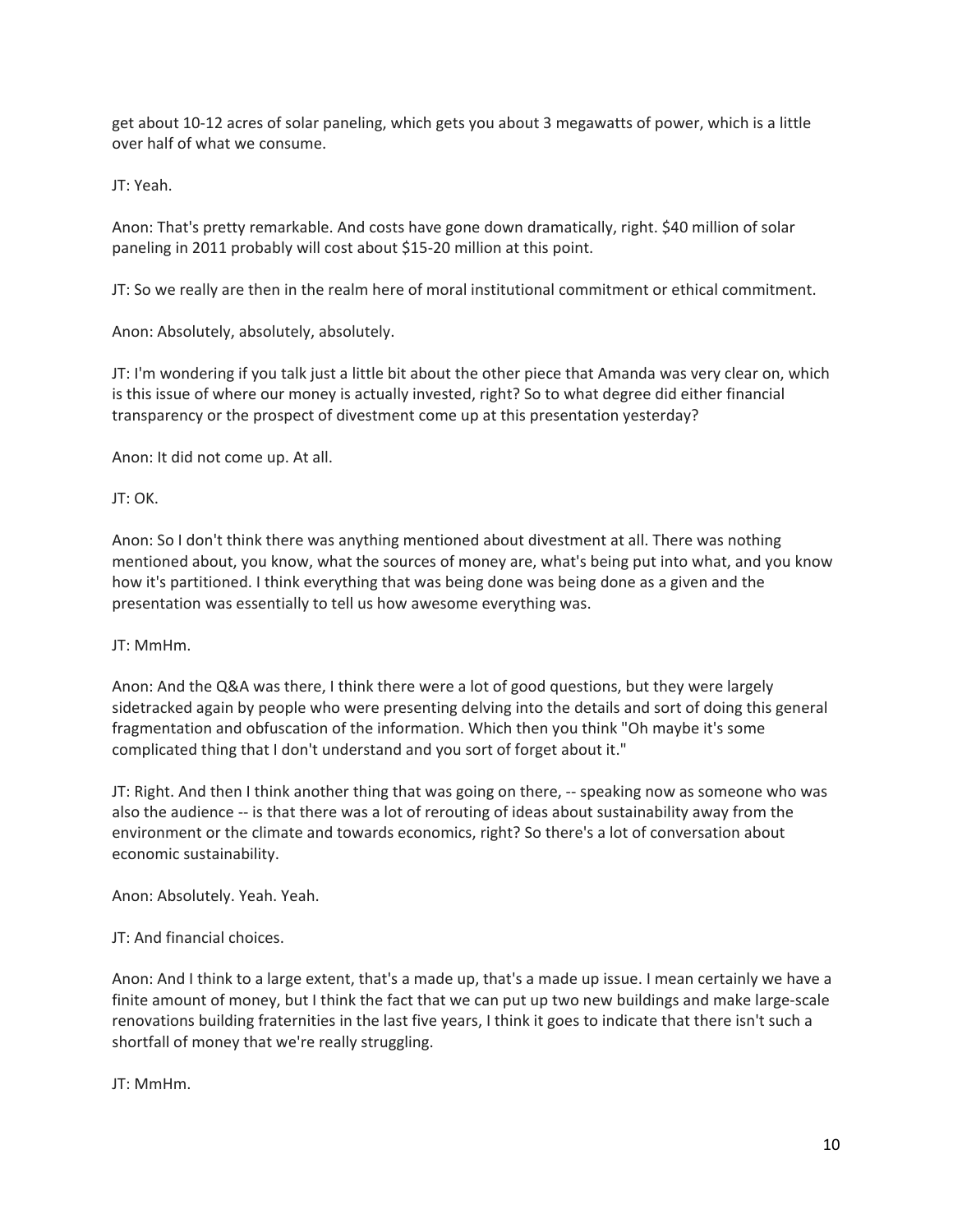Anon: I think it does indicate what our institutional priorities are more than anything else.

JT: Yeah. So for those of you who joined us during this last bit you're listening to Bucknell: Occupied here on 90.5 WVBU Lewisburg. We're talking all things sustainability this evening and right now thinking specifically through the so-called sustainability forum held here on campus yesterday. So I want to go back to this conversation about the people who showed up at the forum with signs.

Anon: MmHm.

JT: As someone who was holding a sign, what was what was the reason for that action?

Anon: I think it was basically the minimal possible action to draw some attention towards the fact that there is a segment of the Bucknell population on this campus that is... that feels left out of this process. That feels like there are decisions that are being made that are outside the realm of you know the other stakeholders in the institute that is the faculty, the student, and the staff. And that repeatedly, as Amanda was saying, that good conversation is blocked.

JT: Hmm.

Anon: And oftentimes... there's a lot of "we invite comments..." and "we invite feedback..." but what sort of black hole that goes into is not clear.

#### JT: Yeah.

Anon: Because the bodies that actually take this information and -- and you know there are faculty on these bodies -- but again these faculty are not necessarily democratically chosen, they're not voted for... So it's a very opaque process, so even though there might be an argument about "Oh there are representatives," I think the process itself is very opaque, and what the larger University body gets to see is some end result which is such a confused mess of things that you don't even know where to begin poking a finger. Because it's just... there's so many pieces of it, there's so much additional information about all sorts of things that you can't really directly engage with that I think it takes away any agency that you might have.

JT: MmHm.

Anon: Even while giving it in some sense.

JT: Yeah. For sure. So, I think one of the most evident things at the meeting was the extent to which the signs clearly disturbed administration.

Anon: Right.

JT: So can you talk a little bit about how the mini-protest was dealt with by the members of admin in the room?

Anon: So I think one of the most glaring aspects was during the Q&A. So there was about a 15 minute Q&A where a bunch of people asked decent questions. Some of the members of that audience who were holding up signs had their hands up almost the entire time, and were never called upon to ask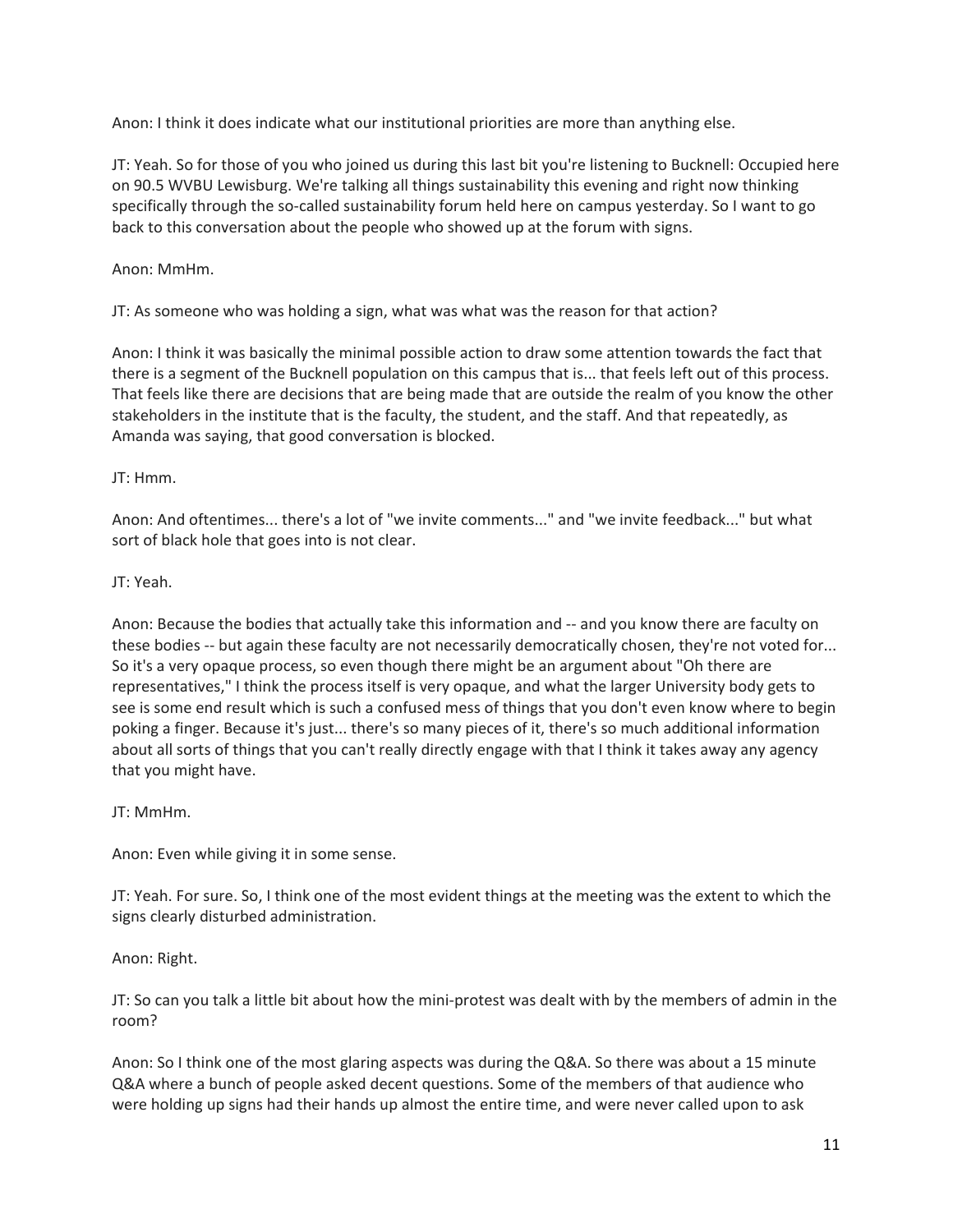questions. In fact I think there was even an instance where one person had a hand up and the presenting body actually waited until another hand went up so they could pick on this other hand. So I think there's sort of a... it's this simultaneous denial, plus a refusal to engage, while at the same time a hope that this would just kind of like disappear and go away into its own little shadow. And and you know, I don't think that's an unreasonable hope because I think people are burnt out by action on this institution on this campus by repeatedly being stonewalled this much.

#### JT: MmHm.

Anon: But I think it was quite stark that there was absolutely no recognition of the fact that there were you know that there were people in the audience who were actually gathering quite a bit of attention. I saw a lot of people looking around to see what these signs said, but it was sort of this giant elephant in the room and no one really acknowledge it at all.

JT: MmHm.

Anon: It was just weird.

JT: So, I mean, we've sort of had two... you've done a really good job of sketching out the two pathways of engagement on this campus, right? One is to stage a protest or offer a criticism and be completely ignored and the other option is to get co-opted into a very opaque process in which it is quite unclear whether you're actually having any measurable input or not. What are your thoughts on on a better way forward? What might actual decision-making on this campus or on this issue look like?

Anon: I think one of the... one potential idea is to just you know, build some sort of community around the notion that... So I think one of the very effective ways in which protest is dealt with is by fragmenting protest, right. So you say that "Oh you know you are blah blah blah and we don't care about this or there aren't other people like you, you're unique." So I think one aspect is actually building community amongst people that think that something good can come out of all of this and that we can actually make progress given the resources that we do have and given the kind of contingencies that have been placed upon us by present environmental scenario and everything. But I think for that to work, people need to sort of also start not being passive, but being active about coming together, taking initiative, applying their own agency to problems, while at the same time recognizing that these problems are not actually independent individual entities, but really fall under an extremely large structure and global disenfranchisement of power.

JT: MmHm.

Anon: On this campus

JT: MmHm.

Anon: Which has been happening extensively over the last several years.

JT: So on that note, I'm wondering if you could talk to us a little bit about the way in which this particular incident connects to larger institutional patterns and priorities?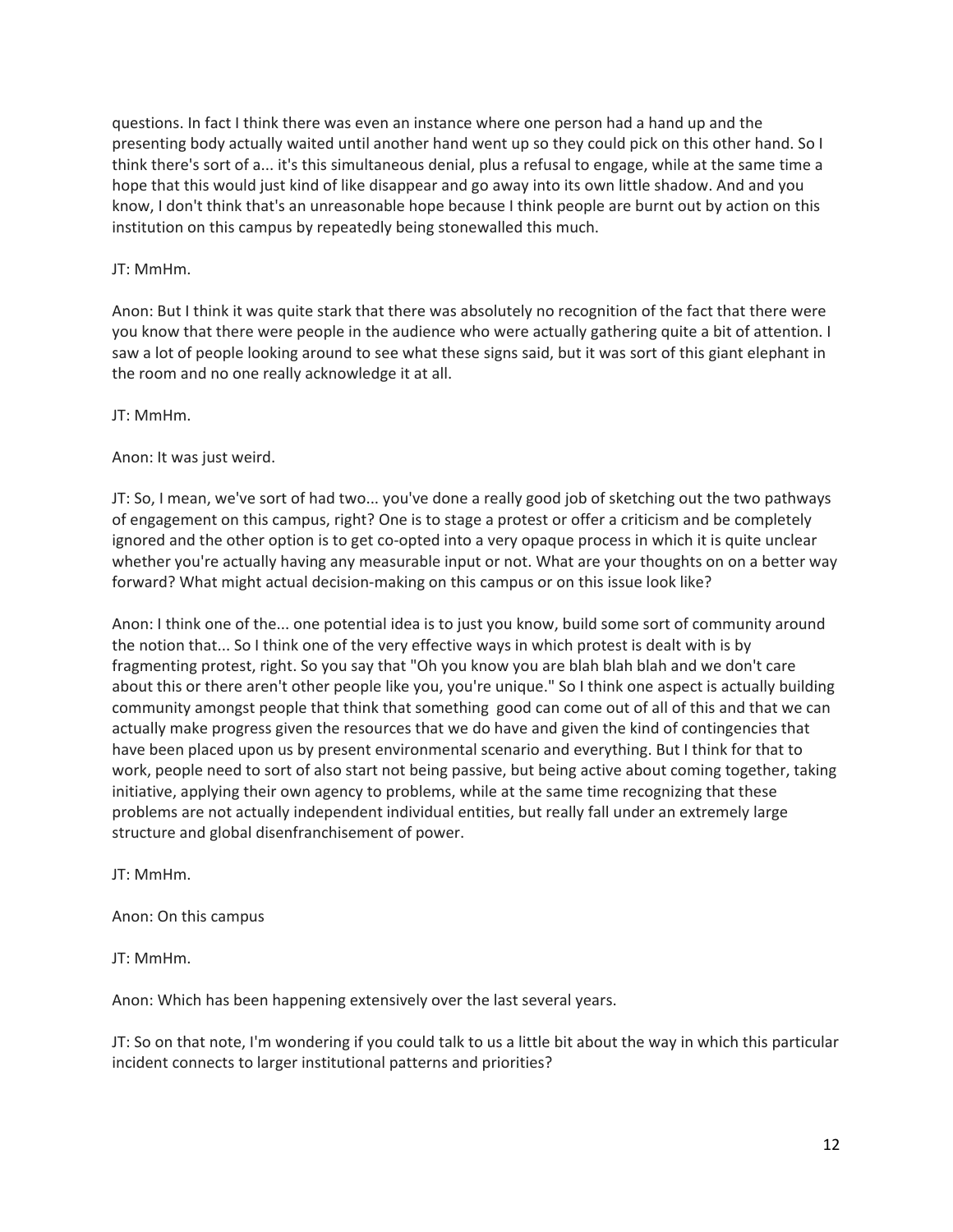Anon: Right. So I think one thing that I don't know if, I think Amanda briefly touched upon this was strategic planning.

#### [CROSSTALK]

JT: MmHm. Yes. Very briefly she did.

Anon: Which is largely the issue around the fact that indeed there are there are constraints, there are sort of difficult times ahead, at least that's the narrative, and therefore we need to make some choices about what needs to go and what needs to stay. And it's sort of largely this narrative of something needs to go if something else needs to stay. While, simultaneously on the side, we're making new things, we're building new buildings. So there's this certain... it doesn't feel like a genuine narrative on some level. But what makes it even worse is that the process is completely opaque, again, like the sustainability stuff. There has been really no community input, and again I'm saying there might have been 5 or 6 or even 10 or 15 faculty that provided input on these things, but that's hardly community when you're talking about 365 faculty and 3600 students on this campus. So I think it is absolutely crucial for us as members of this community to create spaces to allow for the genuine democratic and transparent participation of all members of the community, and to address not only issues surrounding sustainability and strategic planning, but also issues surrounding staffing, surrounding labor issues on campus, surrounding food insecurity. I think these are all tied into sort of a very large-scale concentration of power on this campus.

JT: What might that political community that you're talking about, what might that actually look like in practice?

Anon: So I think it might possibly... first I think it's important that a bunch of people get together and actually start knowing each other, but then it also revolves around both building community around action and at the same time, building community around stuff that's not necessarily associated with the University or the campus at all. We are humans outside of this campus as well.

#### JT: MmHm.

Anon: And I think that when we know of each other as partners in action on campus, but if we know of each other as only that, then again, it is easier to produce this sort of fragmentation if we don't have other things that are tying us together in ways that are not defined by the institution itself.

#### JT: MmHm.

Anon: So I think, I don't know getting together and socializing around just imagining, just new imaginations of what these spaces could like, what could a University look like that's not like this? I mean, I don't have solutions, but I think these are questions that people people spend a lot of time thinking about in their bedrooms or living rooms, and I think it's time to sort of bring these together and then it's not only about talking and sort of getting to know each other, but then it's to build action surrounding that.

JT: MmHm.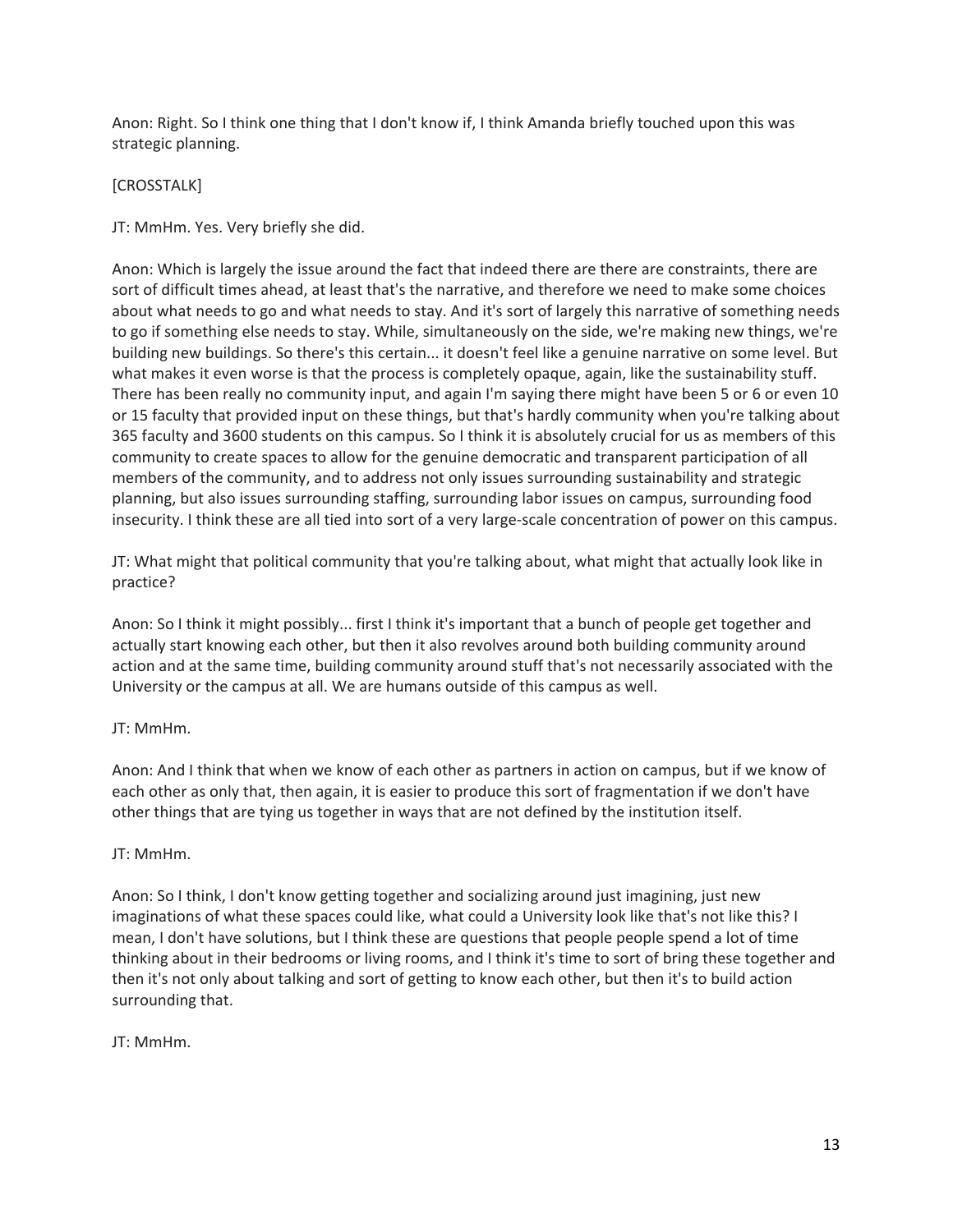Anon: I think such a body can have tremendous potential to actually institute significant change. I think we saw elements of this in 2016 with the BAD group on campus when they actually successfully lobbied for an Islamic studies professor,

### JT: MmHm.

Anon: And a new Muslim chaplain, and a Women's Resource Center director. All sorts of stuff. I think that they actually won a lot of their demands on their list. And I think that's just a small window into what is possible when we form large communities of people that care.

JT: MmHm. No, I mean, I like what you're talking about, right. The way in which many of these different issues that seem in fact and do in reality isolate and fragment people from one another are in fact resulting from this concentration of power, right. And the concentration of power in such a way that makes it seem as though there are no avenues, and in fact there is no point in democratic participation.

#### Anon: Absolutely.

JT: At this point we are reaching towards the end of the hour, I'm wondering if there's anything else you would want to bring into the conversation either about the sustainability forum or about the interrelationship of these various issues that you so wonderfully analyzed.

#### [CROSSTALK]

Anon: I'll stick to sustainability... So I found another intriguing fact in my journey this afternoon through the Bucknell sustainability website. So it says on the website that we, that Bucknell composts 870 tons per year. I found this number extremely shocking,

#### JT: Hmm.

Anon: Because that corresponds to about four and a half thousand pounds a day, which is which is...

# JT: A lot.

Anon: Honestly a terrific amount if we're actually managing to do that without an official composting program.

#### JT: Right.

Anon: To give you a comparison point, Dickinson College which has about 2500 students and about half our endowment. They actually managed to compost 100% of their pre and post-consumer food waste. And this amounts to about 125 tons a year. So if you do dig into the FAQs, what you actually learn is that what is being composted is actually lawn trimmings.

JT: Yard waste. MmHm.

Anon: So it's basically trees, and trees get pretty heavy. So you can imagine that... So I think that the bigger idea to take from this is that the notion that someone would want to put that data up there and not really saying anything explicit about it unless you go to another page with FAQs, I think it's... Maybe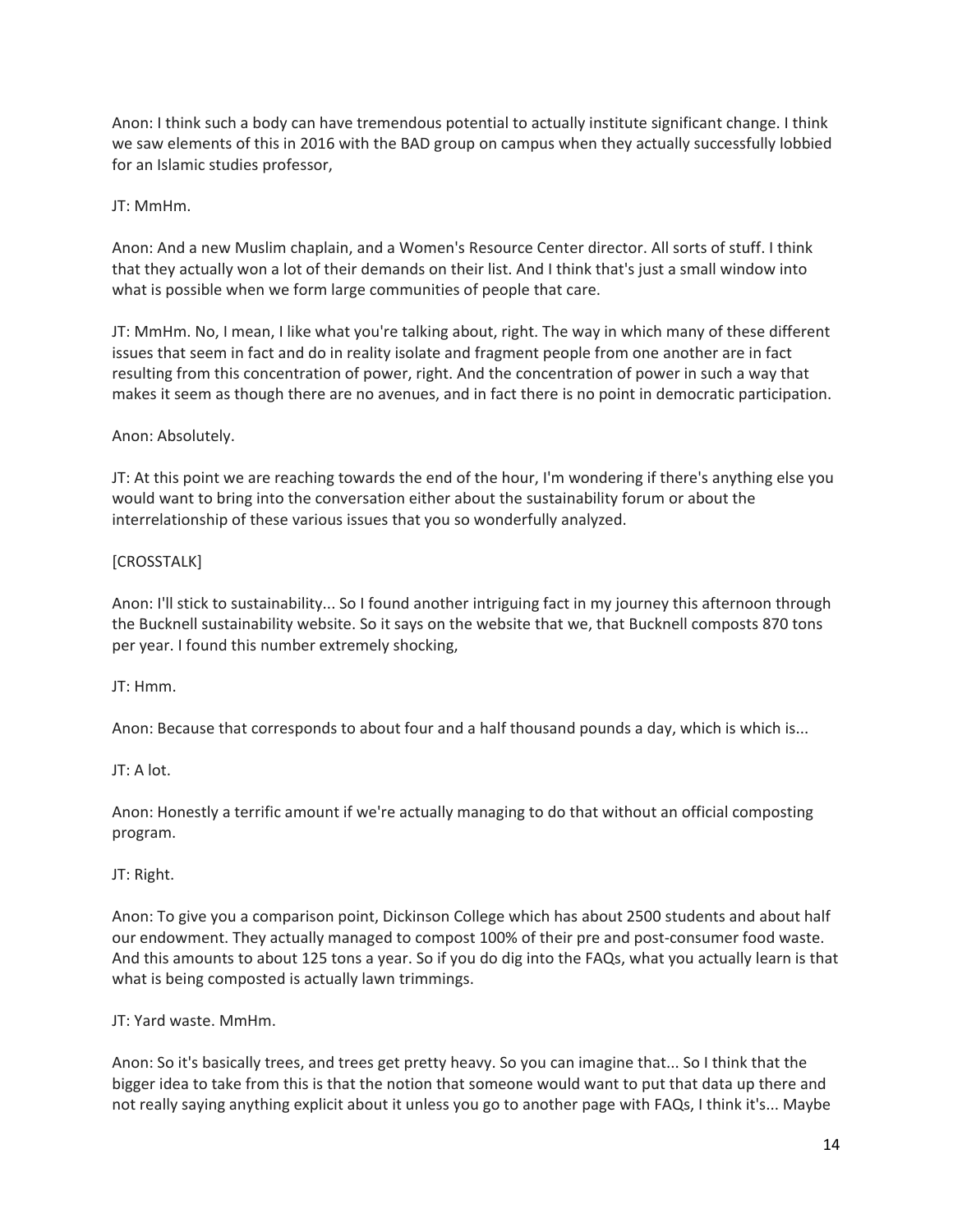one shouldn't read too much into it, but I think it does speak to a bit of an underlying current towards publicity

JT: MmHm.

Anon: And towards wanting to look good rather than wanting to actually do anything about the situation.

JT: Yeah.

Anon: And again this speaks to these priorities that we talked about earlier.

JT: Right.

Anon: Just sort of a small example.

JT: No and I mean I think just to put another data point on there, there was another conversation yesterday at forum regarding the extent to which our food supply is being sourced locally. And one student in particular raised the issue that even though we claim to source 30% of our food locally, much of that, in fact, is final production, right.

Anon: Right. Right.

JT: So things like bakery, which fine, are baking locally, but are bringing their products in from wherever it is that they choose to purchase it from. So again, the way in which you look at a certain statistic is... is pretty telling.

Anon: Yeah. Yeah. And I think the sort of other hints that you see here and there. And again, I was looking at the Dickinson College website, is just the way they talk about certain sustainability efforts on... You know, they're also doing LEED, and they're doing this and that, so maybe thirty years down we look like them, which is not an ambitious goal, I think if we continue to follow this. But I think just the way they talk about how they... the kind of pesticides they use, they actually know the issues the substantive information on not using neonicotinoids for example,

JT: MmHm.

Anon: On bee-pollinated plants. Talking about how they actually use Purple Martin nests to actually control their insect populations on turf. So there's all these little snippets of information which are very readily available which gives you a sense that there are people there who actually care.

# JT: MmHm.

Anon: But there is a very corporate feel to the Bucknell end of things, which -- again, I don't know how much one should read into that, maybe it's just a function of a bad web-site -- but that that was striking as well.